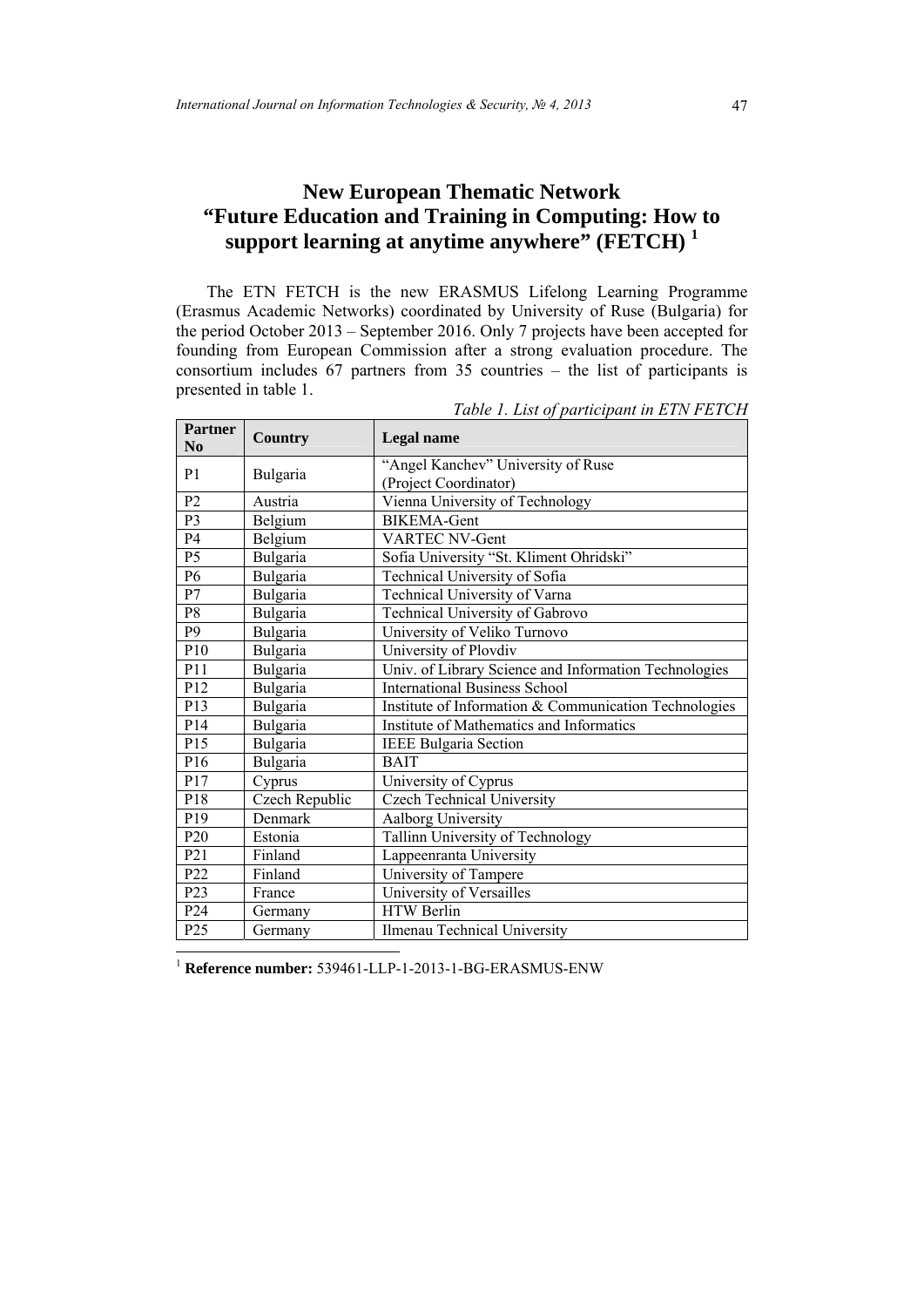| P <sub>26</sub>  | Germany               | Comhard Berlin                              |
|------------------|-----------------------|---------------------------------------------|
| P27              | Germany               | <b>GFaI</b> Berlin                          |
| P <sub>28</sub>  | Germany               | <b>IIEF GmbH</b>                            |
| P <sub>29</sub>  | Greece                | University of Ioannina                      |
| P30              | Hungary               | University of Szeged                        |
| P31              | Ireland               | Dublin City University                      |
| P32              | Italy                 | University of Calabria                      |
| P33              | Italy                 | University of Pavia                         |
| P34              | Italy                 | University of Palermo                       |
| $\overline{P35}$ | Italy                 | University of Napoli Parthenope             |
| P36              | Italy                 | Anghelos CCS                                |
| P37              | Latvia                | Riga Technical University                   |
| P38              | Lithuania             | Vilnius University                          |
| P39              | Lithuania             | Kaunas University of Technology             |
| P40              | Lithuania             | Vilnius Gediminas TU                        |
| P41              | Luxembourg            | University of Luxembourg                    |
| $\overline{P42}$ | Malta                 | University of Malta                         |
| P43              | Netherlands           | Delft University of Technology              |
| P44              | Poland                | Warsaw University                           |
| P45              | Portugal              | University of Coimbra                       |
| P46              | Romania               | <b>Academy of Economic Studies</b>          |
| $\overline{P47}$ | Romania               | University of Pitesti                       |
| P48              | Slovakia              | Slovak University of Technology             |
| P49              | Slovenia              | University of Nova Gorica                   |
| P <sub>50</sub>  | Slovenia              | Temida Ltd.                                 |
| P51              | Spain                 | University of La Laguna                     |
| P <sub>52</sub>  | Spain                 | University of Malaga                        |
| P53              | Sweden                | Linnaeus University                         |
| P <sub>54</sub>  | <b>United Kingdom</b> | Liverpool John Moores University            |
| P <sub>55</sub>  | United Kingdom        | Heriot-Watt University                      |
| P <sub>56</sub>  | <b>United Kingdom</b> | <b>Tellus Ltd</b>                           |
| P <sub>57</sub>  | Croatia               | University of Rijeka                        |
| P <sub>58</sub>  | Iceland               | Reykjavik University                        |
| P <sub>59</sub>  | Liechtenstein         | University of Liechtenstein                 |
| P <sub>60</sub>  | Norway                | Østfold University College                  |
| $\overline{P61}$ | Serbia                | University of Novi Sad                      |
| P62              | FYR Macedonia         | University Ss Cyril and Methodiuous, Skopje |
| P63              | FYR Macedonia         | South East European University, Tetovo      |
| P <sub>64</sub>  | Turkey                | Selcuk University                           |
| $\overline{P65}$ | Turkey                | University of Bahcesehir                    |
| P66              | Turkey                | Izmir University of Economics               |
| P67              | Albania               | Polytechnic University of Tirana            |

The work of the consortium will be based on the rich experience and results achieved by the previous successful networks ECET, DEC and TRICE.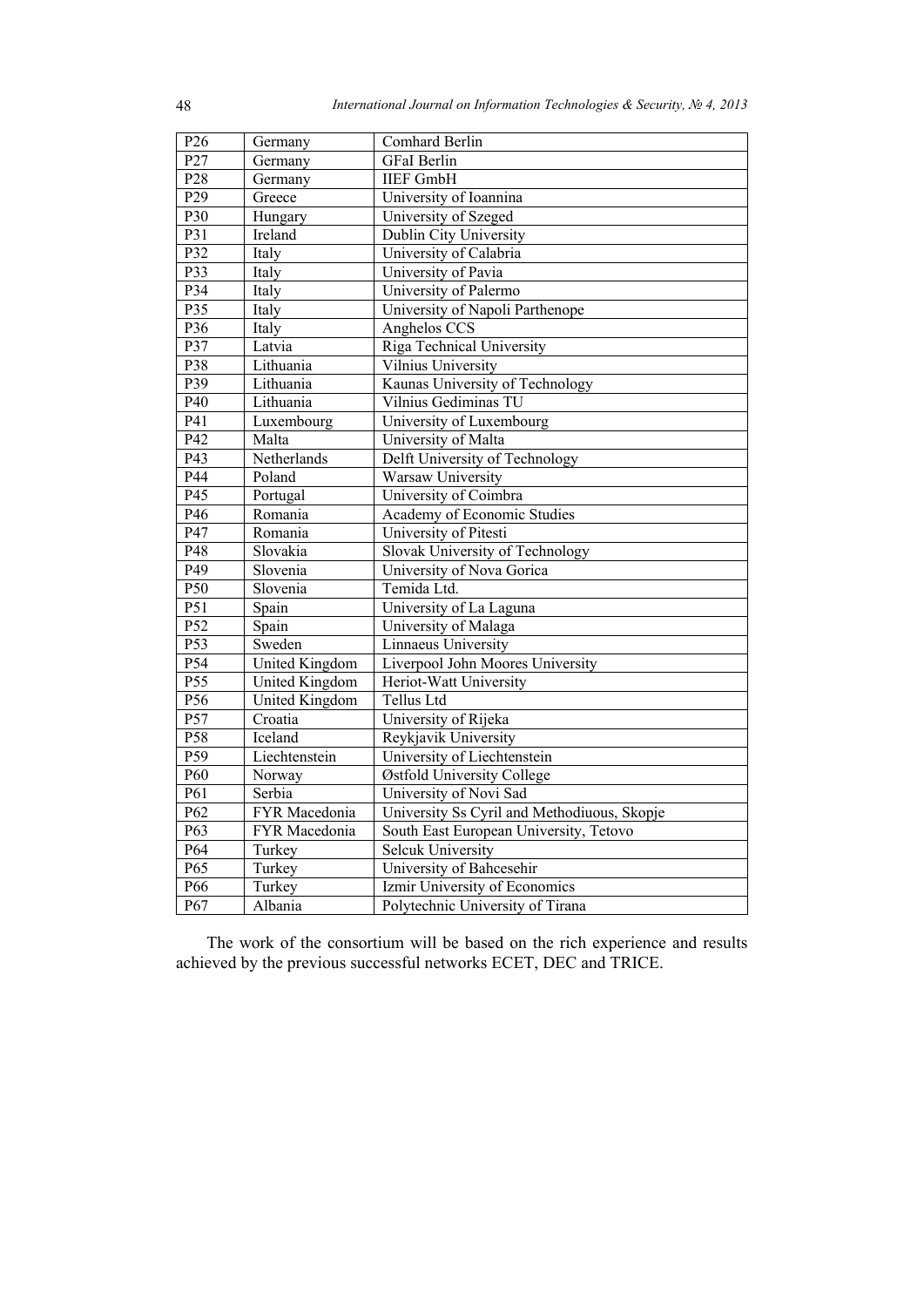### **AIMS AND OBJECTIVES**

The consortium's *main aims* are the achievement of intelligent growth, and building a knowledge and innovation based computer society through raising the quality of computing education, introducing modern innovative technologies in education, sharing knowledge, discussing methodologies, promoting exchange of good practice between all parties.

Specific *project objectives* are:

- 1. Develop a European Strategic Framework for Computing Education and Training 2020 (EСFCET-2020)
- 2. Develop a European Evaluation Framework in Computing Education and Training 2020 (EEFCET-2020)
- 3. Preparation of recommendations for future digital curricula in Computing Education and Training 2020.
- 4. Develop new didactical theories and learning models for using social media education.

*EСFCET-2020* will:

1) Define learning outcomes based curricula and syllabi incorporating enhancement of creativity, innovation and employability skills for bachelors, masters and doctors in Computing, and for their implementation in European higher education institutions;

2) Establish the best teaching modalities, instructional strategies and adaptive learning using social networking tools and environments for computing.

*EEFCET-2020* will consider an evaluation of curricula and syllabi of bachelors, masters, and doctors in Computing, and their implementation in European higher education institutions. EEFCET-2020 will appraise three factors: Knowledge, Skills and Competences gained from Computing Education and Training.

A set of recommendations regarding the future of Digital Curricula for Computing Education 2020 will be developed and published. These recommendations will deal with pedagogical strategies and approaches that need to be adopted for future digital curricula, as well as technological tools and resources that should be taken into consideration.

New didactical theories and learning models for using social media in education will be developed: tested in a group of partner universities. Partners will be familiarised with experiment results at special sessions of e-learning conferences.

Two annual international conferences (Computing & e-Learning) will be organised, one with a Workshop "Advances in high performance information services for digital, multilingual education", and the other with special sessions to discuss the developed models.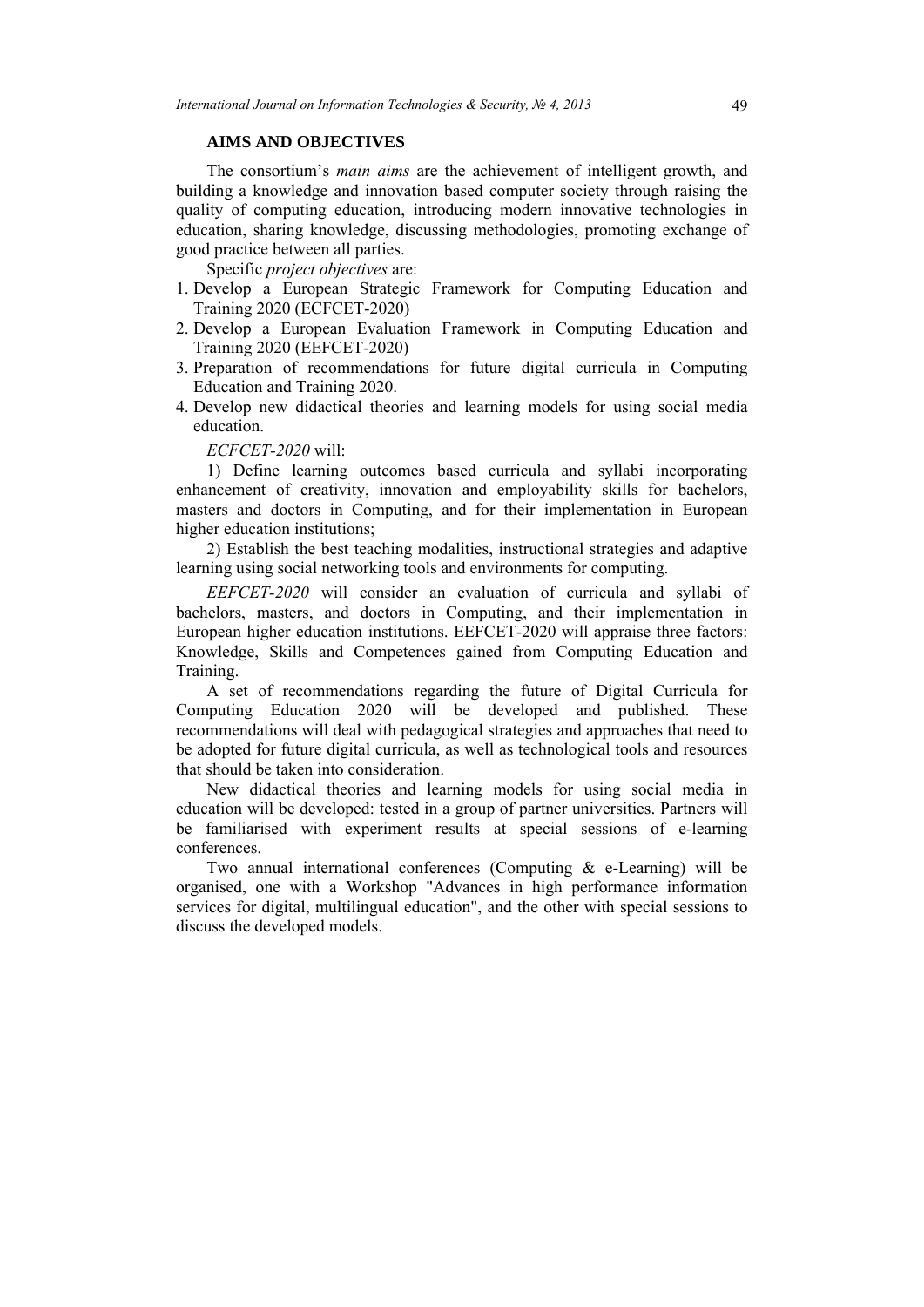### **PROJECT OUTCOMES**

*The main project outcomes and products are:* 

- 1. European Strategic Framework for Computing Education and Training 2020
- 2. European Evaluation Framework in Computing Education and Training 2020
- 3. А set of recommendations for future digital curricula in Computing Education and Training 2020
- 4. New didactical theories and learning models for use social media in educational
- 5. Six conferences and six workshops as co-events to the conferences in the field of computing.

#### **TARGET GROUPES**

The main *Target Groups* (TG) that will be accessed during the project are:

- 1. University and national policy-makers in the field of computing education (this group comprises people and institutions instrumental in applying project results in education).
- 2. University academic staff who are lecturers/trainers in Computing (this group will take the most active part in developing ESFCET 2020 & EEFCET 2020, in detailing recommendations for future digital curricula in Computing Education and Training, in the expounding models for using social networks as a medium for education, in introducing new forms of education, and so on).
- 3. Bachelor, Master & Doctoral Students (They will benefit from models for social media supported education, as well as from processes for transition from standard curricula to digital curricula in Computing Education and Training).
- 4. Research institutes and centres in Computing (this grope will play a vital role in developing the two frameworks, in detailing recommendations for future digital curricula, in developing models for education supported by social media).
- 5. Companies and SMEs in the field of Computing (it will have a significant contribution to building EEFCET 2020, and will mainly specify the competences which graduates should possess to become more competitive and employable at the European labour market).

## **WORK PACKAGES**

### *W1: Project Management & Coordination*

WP1 takes care of the precise implementation of all financial and administrative academic tasks of the project. WP1 will be responsible for day-today project management, will provide a forum for communication and develop successful working practices between all partners, all at a sufficiently high managerial level. WP1 is also responsible for monitoring project performance, results, and risk management.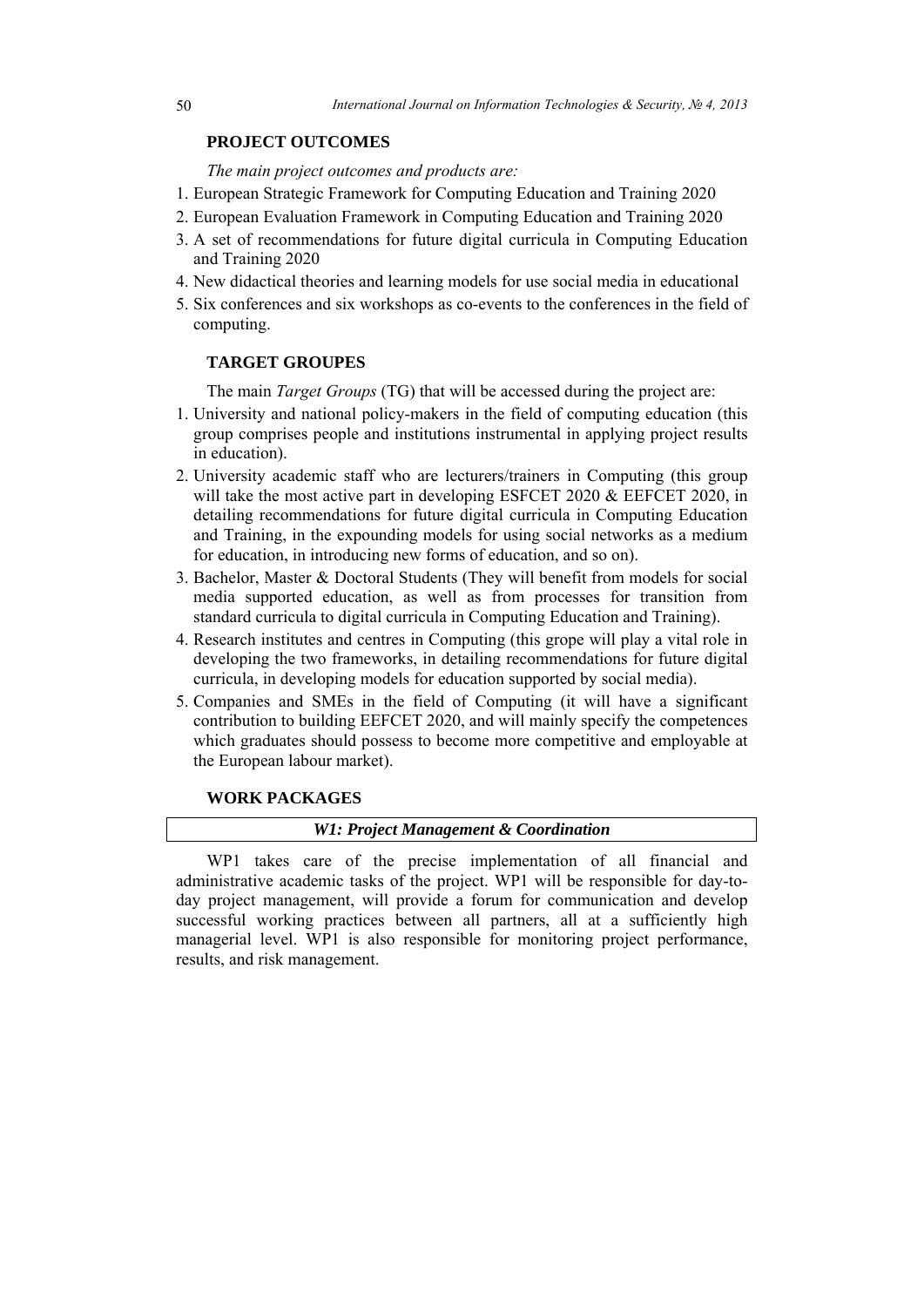### *W2: National and European frameworks for development of Higher Education until 2020*

WP2 will study existing National and European frameworks for development of higher education until 2020 and their implications for Computing. It will also investigate the suitability of novel approaches to planning, launching and teaching computing; compare and evaluate traditional & scalable, web-based solutions for HE. WP2 will survey existing traditional & web-based methodologies to identify best practices for student evaluation, retention, and experience. This will result in a better understanding of how to optimally design, plan and offer web-based computing education to multiple users with differing backgrounds and skills. Consequently, it will be possible to optimise education quality, ensuring consistent student evaluation and maximize retention. P55 will research and develop Europewide criteria for optimal students' evaluation and competence focusing on approaches to ensure equivalence and transfer of credit between computing courses within participating institutions. This is in line with the objective to ensure growth whilst building knowledge using flexible multi-user online education platform and promoting exchange of experience and good practice between partners.

# *W3: European Strategic Framework for Computing Education and Training 2020*

WP3 addresses the development of a *European Strategic Framework for Computing Education and Training 2020 (ESFCET 2020)*, especially fulfilling *Europe 2020* objectives: smart, sustainable and inclusive growth. The aim is to create a solid, global strategic framework that leverages both local and transnational competences to enhance Computing Education in Europe and secure long-term competitiveness by expanding opportunities for learning mobility and enhancing partnerships between education, industry, alumni and society. Based on EQF, WP3 will focus on understanding how new generations of high-level ICTskilled people can be trained through successful and lasting education strategies, making lifelong learning and mobility a reality, enhancing creativity  $\&$  innovation, and increasing employability skills. Work of WP3 is correlated to that of WP2, WP4 and WP5. WP2 provides information about existing methodologies in computing education within participating institutions, along with best practices for student evaluation, retention, and experience. Similarly, WP5 supplies information about open educational resources, integration of online tools in learning and intellectual property rights. The outputs of WP3 will be assessed by WP4 in terms of attributes such as organizational structure, goals, metrics, technology and learning/teaching approaches.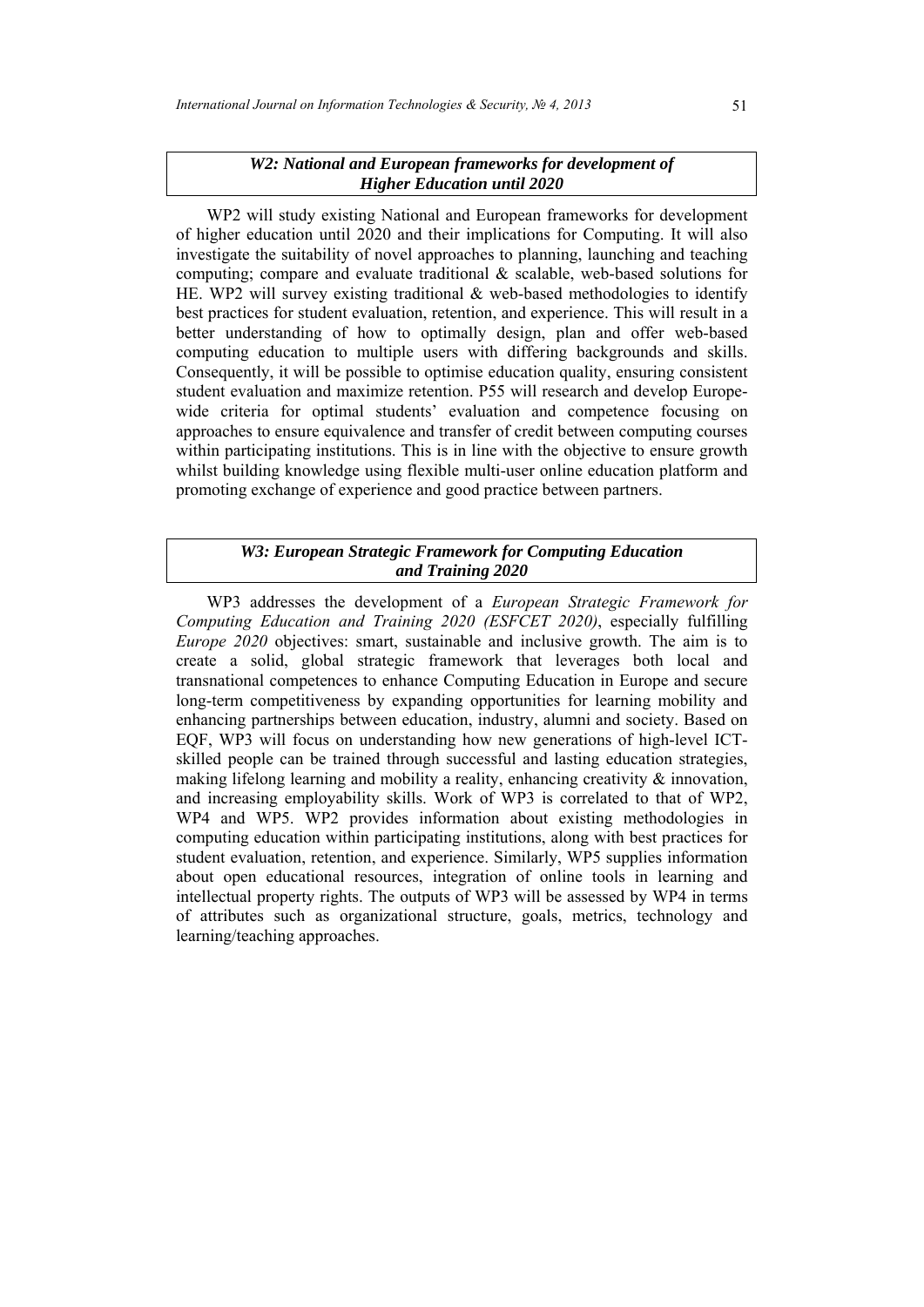# *W4: European Evaluation Framework in Computing Education and Training 2020*

WP4 will take care of the development of a European Evaluation Framework in Computing Education and Training 2020 (EEFCET 2020). The framework will be in line with the EQF, and will be evaluating three factors: Knowledge, Skills and Competences gained from Computing Education and Training. The development of the Framework will take into consideration the three stakeholders: 1) *Professors*, 2) *alumni* (former students that are now employed, that will evaluate how much their computing education and training was in line with the work skills set requirements of industry and in general in IT field), 3) *Industry Experts,* who employ the new generation of graduated students and evaluate their knowledge, competences and skills gained from their computing education and training. Literature review, surveys, and interviews with the three parties involved will be organised, and will be cover approaches, methods, and processes for evaluation of curricula and syllabi, and their implementation in European higher education institutions and enterprises. Ethical Issues for Learners and Teachers will also be a part of this WP. EEFCET-2020 will address, amongst others, the evaluation of the following: quality of curricula and syllabi, in line with the three factors of Knowledge, Skills and Competences. The goal is to define and utilise such processes for forming a framework when EEFCET-2020 is applied and implemented.

# *W5: Digital curricula in Computing Education and Training*

WP5 This work package will address the changing nature of "curriculum" as textbooks and other learning resources go digital. The primary activity will be collecting apposite information of best practice in digital curricula within European Higher Education Institutions (HEI). Furthermore, a series of virtual workshop discussions will be held, on identifying current technological trends and their possible integration in teaching practices within Higher Education Computing courses. Moreover the WP5 will deal with the concepts of Open Educational Resources, e-textbooks and integration of online tools in the learning processes. In particular the aspects related to intellectual property rights of new digital curricula will be addressed. Also ethical questions and problems that result of distance and digital learning will be targeted. Learning is demanding less and less physical presence. Where does this take us? Based on these activities the overall work package outcome will be a set of recommendations for Digital Curricula in Computing Education and Training 2020.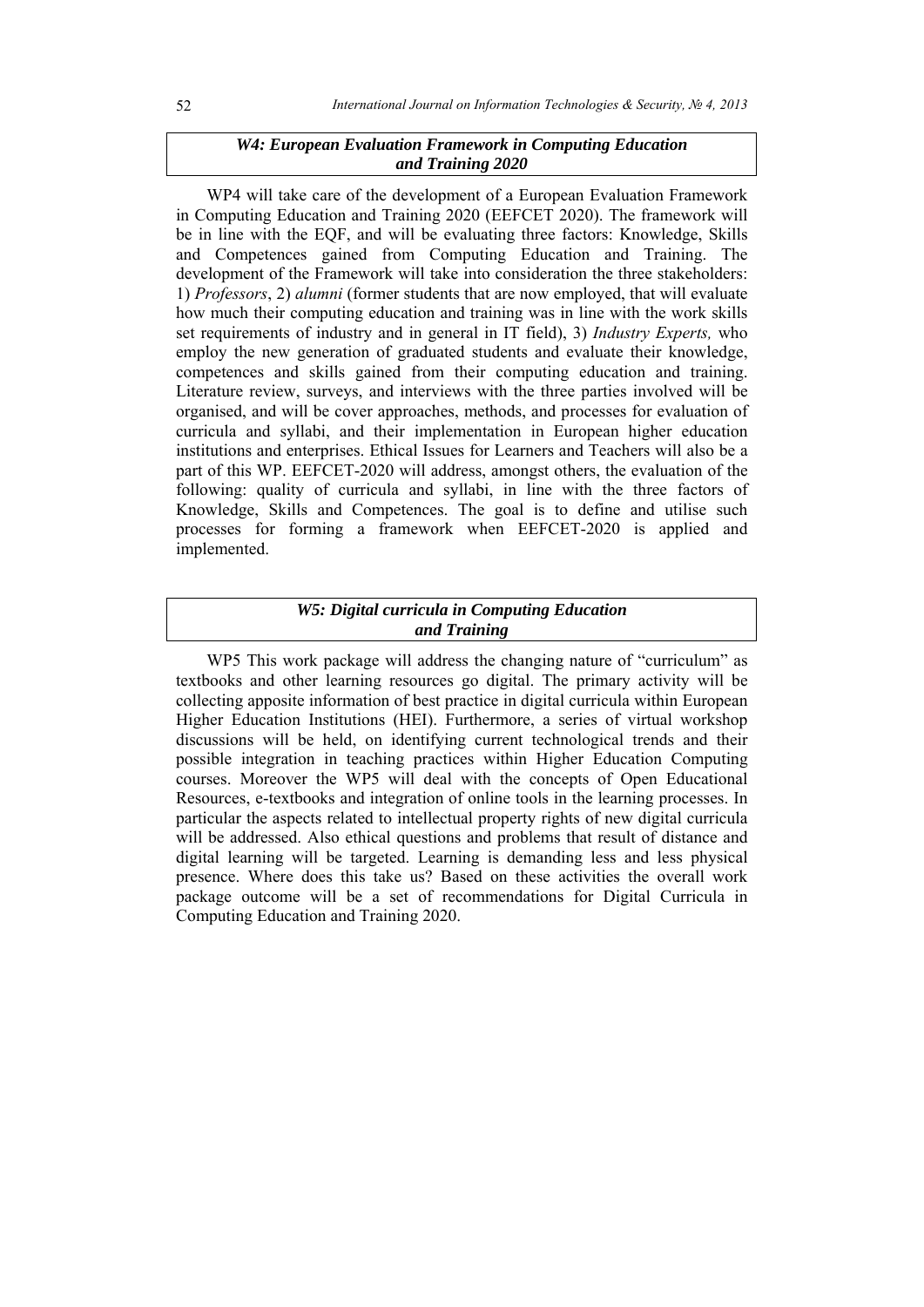#### *W6: e-Learning and m-Learning in Computing supported by social media*

Social media plays an important role in the daily life of students with some preferring to be online 24/7. The challenge of this WP is to integrate students' daily use of social media in learning. Educational experiences and activities should be important discussion topics in the network. Currently companies provide distance learning courses supported by social media. One goal of this WP is to give traditional Universities an important place in these new developments as centres of learning and education.

FETCH partners have a long experience in e-learning. Special digital tools have been developed to distribute learning material, and stimulate and support communication between lecturers and students. WP6 will research the use of social media in learning, showing its advantages. Obviously the resulting ethical issues will be highlighted. New didactical theories and learning models will be developed for using social media in education. These new theories will be validated by teaching experiments. Organising three annual e-Learning conferences with special sessions on these topics.

#### *W7: Quality Assurance*

WP7 takes care of the assurance and evaluation of the quality performance of all project activities. It is an integral part of the Project to ensure that objectives are met in the most effective and efficient ways. WP7 will include analysis and evaluation of project activities, interim and final project outputs, products, results. Maximum effectiveness in realizing the project ideas can be achieved if all results and activities are evaluated in due time. For this purpose an Evaluation Board (EB) will be set up. The EB will monitor the implementation of all project tasks at each stage; it will develop quality assurance (QА) plan and will manage all activities related to project quality assurance and evaluation.

### *W8: Exploitation of Project Results*

WP8 exploits FETCH project results and concerns all activities designed to ensure that the results are appropriately recognized, demonstrated and implemented on a wide scale. It aims at promoting project outputs to relevant target groups and facilitating implementation of project results by highlighting them to relevant decision-makers.

The developed European Competence Framework in Computing Education and Training 2020, European Evaluation Framework in Computing Education and Training, the digital curricula in computing, new didactical models and so on, will create preconditions to significantly raise Computing education quality and ensure graduates possess industry relevant competences. It will be a cornerstone for lifelong learning in computing: providing learning anytime and anywhere. The